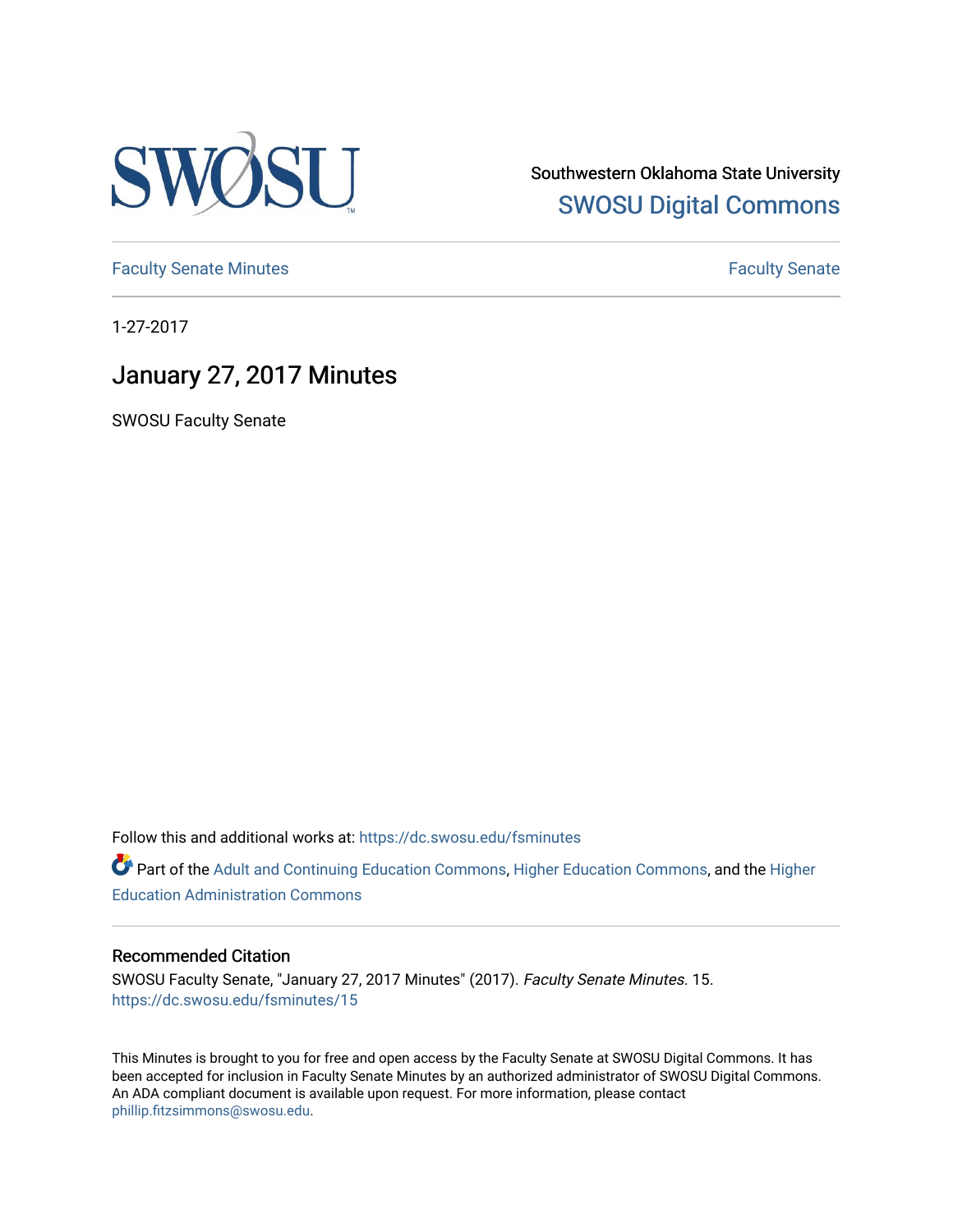# SWOSU Faculty Senate

January 27, 2017 Approved Minutes

- I. **Call to Order:** Faculty Senate President Tom McNamara called the January meeting of the SWOSU Faculty Senate to Order at 2:02 p.m. in HEC 201.
- **II. Establishment of a Quorum:** Brad Bryant for Ric Baugher, Guy Biyogmam, Tammy Blatnick, Krista Brooks, Dayna Coker via ITV, Tommye Davis via ITV, Stacey DiPaolo, Jerry Dunn, Jared Edwards, Robin Griffeath, Rita Hays, LeaAnne Hume, Sunu Kodumthara, Doug Linder, Scott Long, Tom McNamara, Evette Meliza, Bo Pagliasotti, Eric Paul, Cynthia Pena, Linda Pye, Hank Ramsey, Ann Russell, Hardeep Saluja, Lisa Schroeder, Amanda Smith, Karen Sweeney, Wayne Trail, Muatasem Ubeidat, Cheri Walker via ITV, and Jessica Young.
- **III. Certification of Substitutes:** Brad Bryant will attend the meeting in place of Ric Baugher. Eric Pritchard will take the place of Ryan Haggard.
- **IV. Presentation of Visitors:** Carlos Baldo, on the Faculty of Business and Computer Science has asked to observe this meeting.
- **V. Approval of Minutes:** December minutes approved by voice vote.

### **VI. Announcements:**

- A. President Tom McNamara
	- 1. The PX system upgrade will be on the agenda for RUSO's February meeting. Northwestern and SEOSU are looking to upgrade to the same system.
	- 2. Legislative & Budget Issues:
		- a) Graduated raise for K-12 teachers
		- b) Guns on Campus
		- c) Concurrent enrollment
		- d) State Regents took the largest cut of any state agency last year
	- 3. During the last year, SWOSU's departments were frugal. This led to minimal spending out of reserves. If the state of Oklahoma avoids a revenue failure and approves a reasonable tuition increase, the administration is cautiously optimistic about the University's financial situation.
	- 4. SWOSU saw an enrollment increase of over 2% from last Spring. Retention from Fall 2016 to Spring 2017 was 85%, up from 83% the previous academic year. For the Spring 2017 semester, 88% of transfer students who applied to SWOSU enrolled for classes. Over the past 4 years, SWOSU has experienced a 16% increase in degrees conferred.
	- 5. The College Success course boasts a 60% pass rate, with 75% of those passing going on to enroll for classes in the next semester. The average GPA of students who make it through the class is 2.33.
	- 6. The Academic Appeals Committee did not meet in January.
	- 7. The administration will be forming a Tutoring Council and an Advising Council. The University will be seeking a fee increase to cover a subscription to UpSwing - a 24/7 online tutoring resource. This is meant to supplement on-campus tutoring resources and could employ SWOSU students and faculty.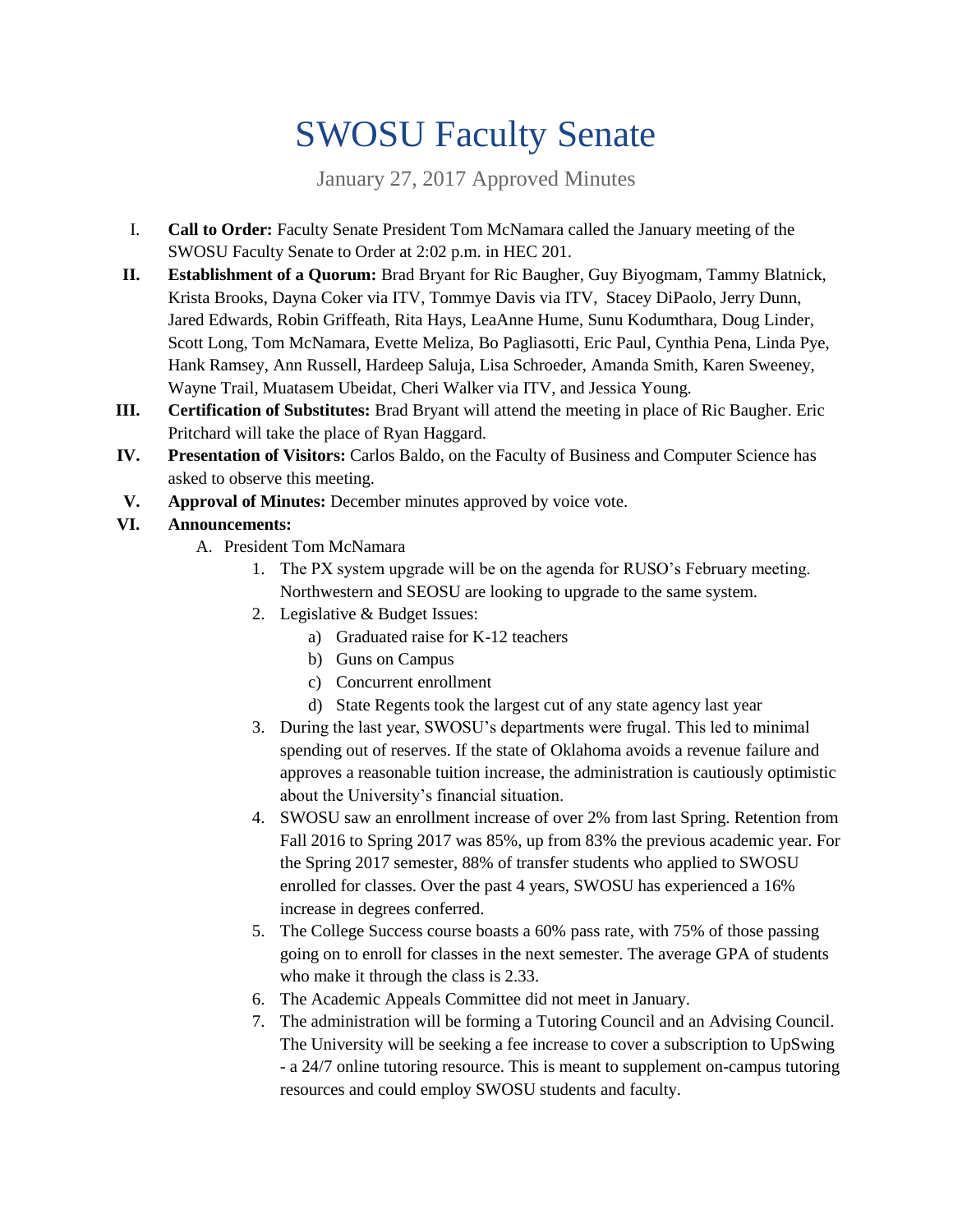- 8. Early term grading will open 2/6 and close 2/12.
- 9. SWIM will be held on 3/23. Please review and update exams as needed. Check room reservations for the exams.
- 10. The first NSO will be held 3/31.
- 11. Faculty interested in attending the Transformative Learning Conference should contact Marci Grant (CETL).
- 12. Anyone interested in Study Abroad opportunities should contact Jerry Dunn (Social Sciences), Todd Parker (Art, Communication & Theatre), or Amanda Smith (Language & Literature).
- 13. The Department of Nursing has had their LPN to BSN program approved.
- 14. The Spanish Major has been disbanded. One of the faculty in that area has received notice of non-renewal.
- B. Secretary/Treasurer Karen Sweeney
	- 1. Roll Sheet—please sign
	- 2. Treasurer's Report
		- a) Banc First
			- (1) December Balance: \$1,621.18
			- (2) Current Balance: \$1,621.18
		- b) University Account
			- (1) December Balance: \$105.01
			- (2) Current Balance: \$105.01
- C. President-Elect Jerry Dunn: None
- D. Past President Jared Edwards: None
- E. Student Government Representative: None
- **VII. Reports from Standing and Ad Hoc Committees:** None

#### **VIII. Unfinished Business:**

**Intellectual Property Committee:** See Appendix A for the draft of revisions of section 6.0 of SWOSU's Intellectual Property Policy concerning online and web-based content.

**Faculty Senate Motion 2016-12-01:** Be it resolved that the SWOSU Faculty Senate Approves of the Changes to the Intellectual Property Policy proposed by the Intellectual Property Committee.

**From Tim Hubin, IPC Chair:** At the request of the Provost, IPC has revised the Intellectual Property Policy, Section 6.0. We have worked closely with the Provost to improve this section dealing with online courses. We have clarified the types of online course development and the ownership/licensing rights of the creator and the University. I believe this work is an excellent example of "shared governance." Both faculty and administration truly appeared to consider all sides of the issues and listened carefully to the needs, ideas, and opinions about this policy. The result, I believe, is an improved policy.

Please bring this document to the Faculty Senate for approval.

#### **Motion failed by voice vote.**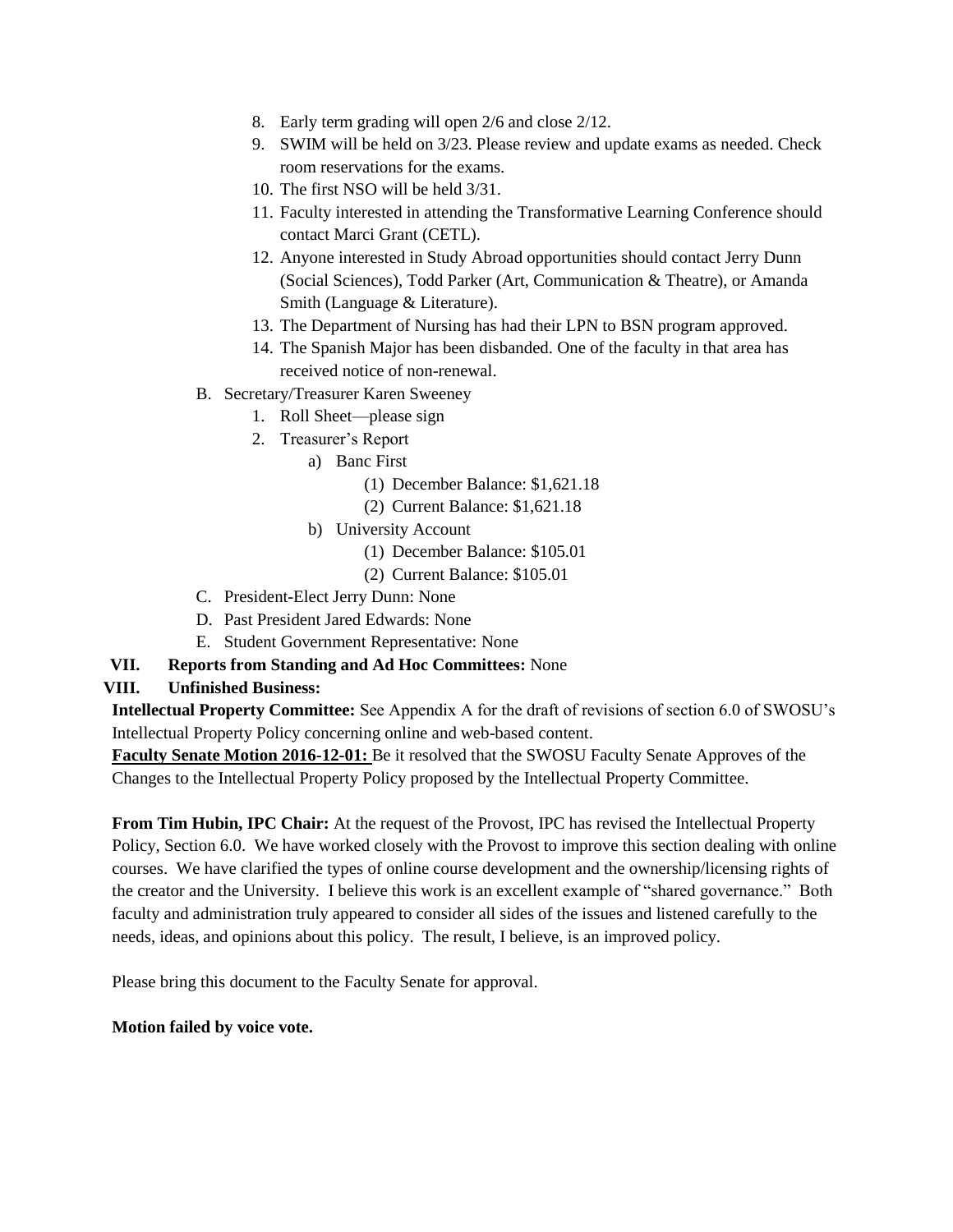#### **IX. New Business:**

**Faculty Senate Motion 2017-01-01:** Dr. Raygan Chain shall serve on the Bernhardt Committee in place of Dr. Amanda Evert.

**Rational:** Dr. Amanda Evert was nominated for the Bernhardt Award and therefore will resign from the Bernhardt Award Committee. Dr. Raygan Chain has volunteered to take her place on said committee.

#### **Motion carries by general consent.**

**Faculty Senate Motion 2017-01-02:** If a committee member votes no on tenure, tenure review, continuance, or promotion, that committee member must justify the vote in oral or written comments.

**Rationale:** If a committee member votes no and fails to provide written or oral justification for the no vote, the candidate has no basis to satisfy the committee member in the future. Additionally, the candidate is unable to develop professionally without respectful advice from the committee member. Last, without justification senior faculty members cannot correctly mentor junior faculty members.

#### **Motion fails by voice vote.**

**Faculty Senate Motion 2017-01-03:** Item 2 of the Post-Tenure Review section of the Faculty Handbook shall be changed from

"The candidate for post-tenure review must submit a current vita to the Department Chair/Associate Dean by September 15. The Department Chair/Associate Dean will request student evaluations of all courses taught during any two semesters since the last evaluation from the Assessment Office."

To

"The candidate for post-tenure review must submit a current vita to the Department Chair/Associate Dean by September 15. The candidate will request student evaluations of all courses taught during any two semesters since the last evaluation from the Assessment Office."

**Rationale:** Under current practice, all courses are evaluated. Without this change to the handbook, faculty would have no option as to which semester would be included in their review documents.

#### **Motion passed by voice vote.**

- **X. Adjournment: 2:49 p.m.**
- **XI. Next Meeting Friday, February 24th at 2:00 pm**

Respectfully submitted, Tom McNamara, Faculty Senate President Karen Sweeney, Faculty Senate Secretary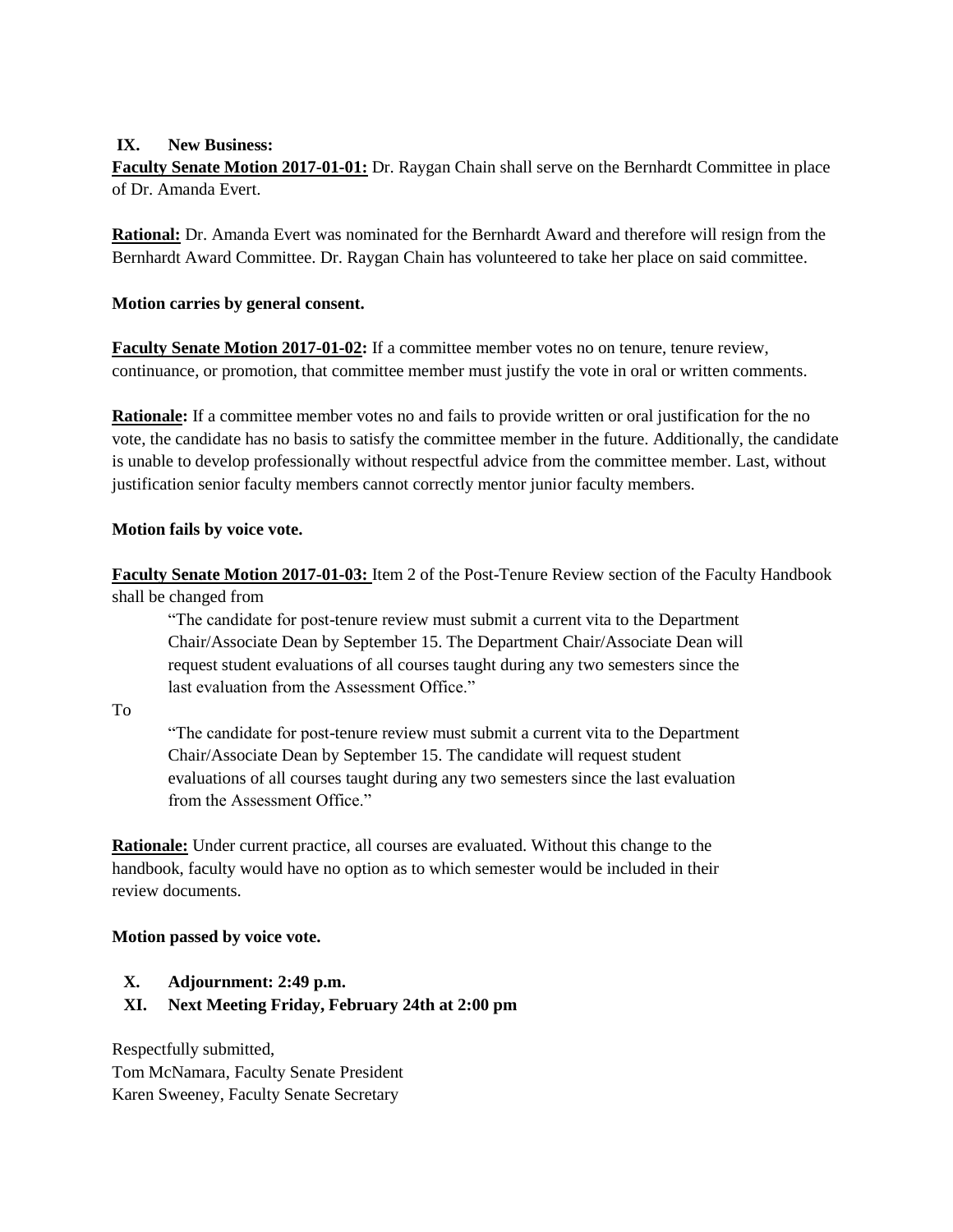## Appendix A

#### **6.0 On-Line or Web-Based Intellectual Properties**

Southwestern Oklahoma State University encourages its faculty and administration to engage in scholarly activities during the academic year as a part of their university responsibilities. Such scholarly activity would include the creation of On-Line teaching materials and Web-Based teaching methods. This type of instruction is an emerging area that Southwestern Oklahoma State University embraces and supports as new technology creates an opportunity for distance education for current and future students of SWOSU. While faculty engage in this type of teaching activity and creation, the University will strive to protect the work-product of its faculty and other personnel, which are prepared for class use either on-site or via an electronic format.

Universities were alerted to the necessity to enact protection of the administration and faculty for scholarly work by the 1980 enactment of P.L. 96-517, The Patent and Trademark Law Amendments Act, more commonly known as the Bayh-Dole Act, and amendments included in P.L. 98-620, enacted into law in 1984.

#### **6.01 Definitions**

#### **A. Web-based (Asynchronous)**

Web-based, also referred to as asynchronous or on-line courses occur independent of time or location and are often known as courses available anytime and anyplace. These courses are delivered over the web. Web-based courses may be locally produced, purchased or contracted.

#### **B. ITV or Web Video (Synchronous)**

ITV courses (Interactive Television) or Web Video are synchronous courses that originate in a real time classroom environment and are narrow cast to select receive site locations. These courses allow the student to interact with the instructor and other students in a real time environment from location to location.

#### **C. Blended (Synchronous and Asynchronous)**

Blended courses usually have elements of both synchronous and asynchronous courses with ITV or face to face teaching and web-based segments. Depending on what best suits the subject and the audience, these courses typically use the best of both methods in delivering content.

#### **6.02 Distance Education**

All Distance Education courses are considered "regular" courses and are transcripted without any reference to delivery mode. All students enrolled are considered as resident students to that course regardless of location.

#### **6.03 Copyright Assignment**

The general rule for copyrighted materials is that the creator holds exclusive rights at the time of creation, unless it is assigned to another owner, either wholly or jointly. Registering the copyright with the Federal Government Copyright Office is another matter. (See Section 5.0.)

#### **6.04 Determination of Specific Compensation**

Resource and time requirements for development of courses vary as a function of the specifics of the offering, availability of related materials and course format.

#### **A. Synchronous Format**